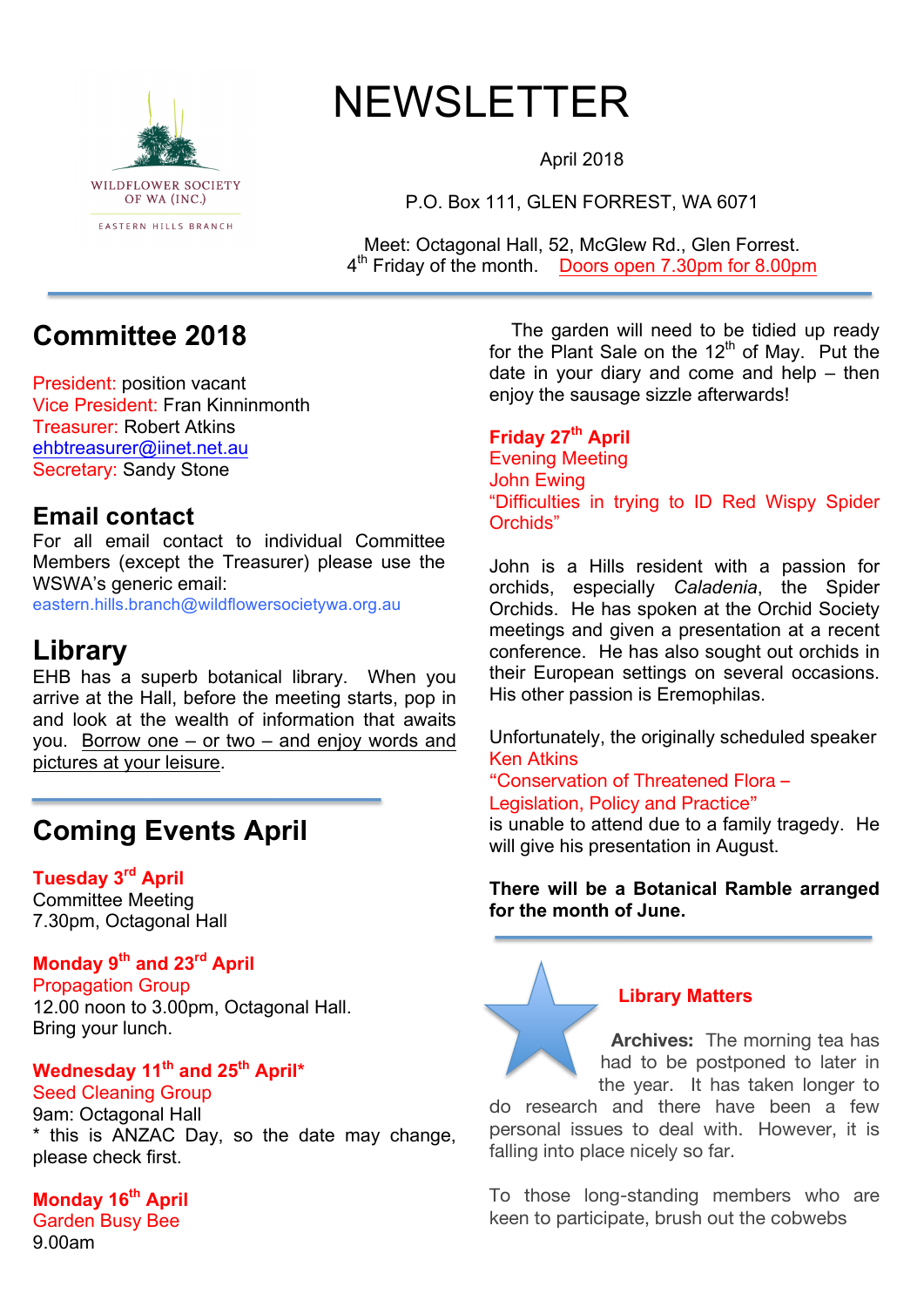from your memories and one could even start • making some notes, if inclined.

If you wish to put your name down to join this important occasion for our branch

#### Email: frankininmonth2004@yahoo.com.au

or ph: 94783384. There is an answering machine but as these messages can blur, one needs to speak carefully and clearly. Thanks.

**Library**. The library is now a lot tidier, with more space for visitors to COME – BROWSE - BORROW. This will still be an honour or self service operation, but instructions are clear and easy to follow, with all records easily available.

Cathy and I will endeavour to be there each Wednesday at 4pm (phone first if you wish) and the hall is also open when the Seed Group or the Propagation Group are in action, so access to borrow is also available at those times.

There is a very wide range of subjects in the Library, so it's your library to USE!!! Come & cuddle a BOOK!

*Fran Kininmonth*

#### **Future Events, MAY**

**Tuesday 1st May** Committee Meeting 7.30pm, Octagonal Hall

**Wednesday 9th and 13th May** Seed Cleaning Group 9am: Octagonal Hall

#### **Monday 14th and 28th May**

Propagation Group 12.00 noon to 3.00pm, Octagonal Hall. Bring your lunch.

#### **Plant Sale 2018**

#### **Saturday 12th May (9.00am -2.00pm)** Octagonal Hall

#### **All Members**

• Friday 11<sup>th</sup> May – Set Up Day  $8.00$ am -10.00am – Setting out benches and last minute yard tidy up 10.00am -3.00pm – Grower delivery of plants 3.00pm –dark- Sorting of plants on benches

• **Saturday#12th May#– Sale#Day**

8.00am-9.00am –final placement signage and tidy-up 9.00am-2.00pm SALE

2.00pm onwards -clean up

Catering Coordinator Francesca Lebel

As usual, we need boxes, lined with newspaper, suitable for packing plants into  $-$  please start saving. These can be dropped off at the Octagonal Hall and left on the south side near the kitchen door. However, please only bring them the week before the Sale, not any earlier.

 If you would like to be involved please contact Janet on 92952954 or atkinsrj@iinet.net.au . Rosters are set up. There are tasks for everyone. We need plant sellers, cashiers, caterers, manual labourers and signage sorters etc.

 A new item this year is a sausage sizzle to run from 9.00am Saturday morning – we have a coordinator but need some other hands. If you have skills in this area and prefer to stay away from selling plants, this could be a spot for you! We would also appreciate some cake/scones/slice donations for morning teas.

 This is the main fundraiser for our Branch of the WFSoc with 40% of the earnings going to the Branch. The growers have been working hard all year (particularly over summer). It is a fun couple of days and a good opportunity to get to know other members and learn a lot about our wonderful WA flora

All help will be appreciated. It would be great for from the point of view of organisation for volunteers to make contact before the Sale. I will be away from the Octagonal Hall collecting and delivering plants for a good bit of Friday 11<sup>th</sup> (set up day) so if I am unaware that you are coming to help it make take a while to make use of your services.

*Janet Atkins*

#### **Friday 25th May**

Evening meeting Neville Marchant **parasitic plants"**

**"Rafflesia and knowledge of other** 

Neville will be well known to many people, as he has been involved with the Wildflower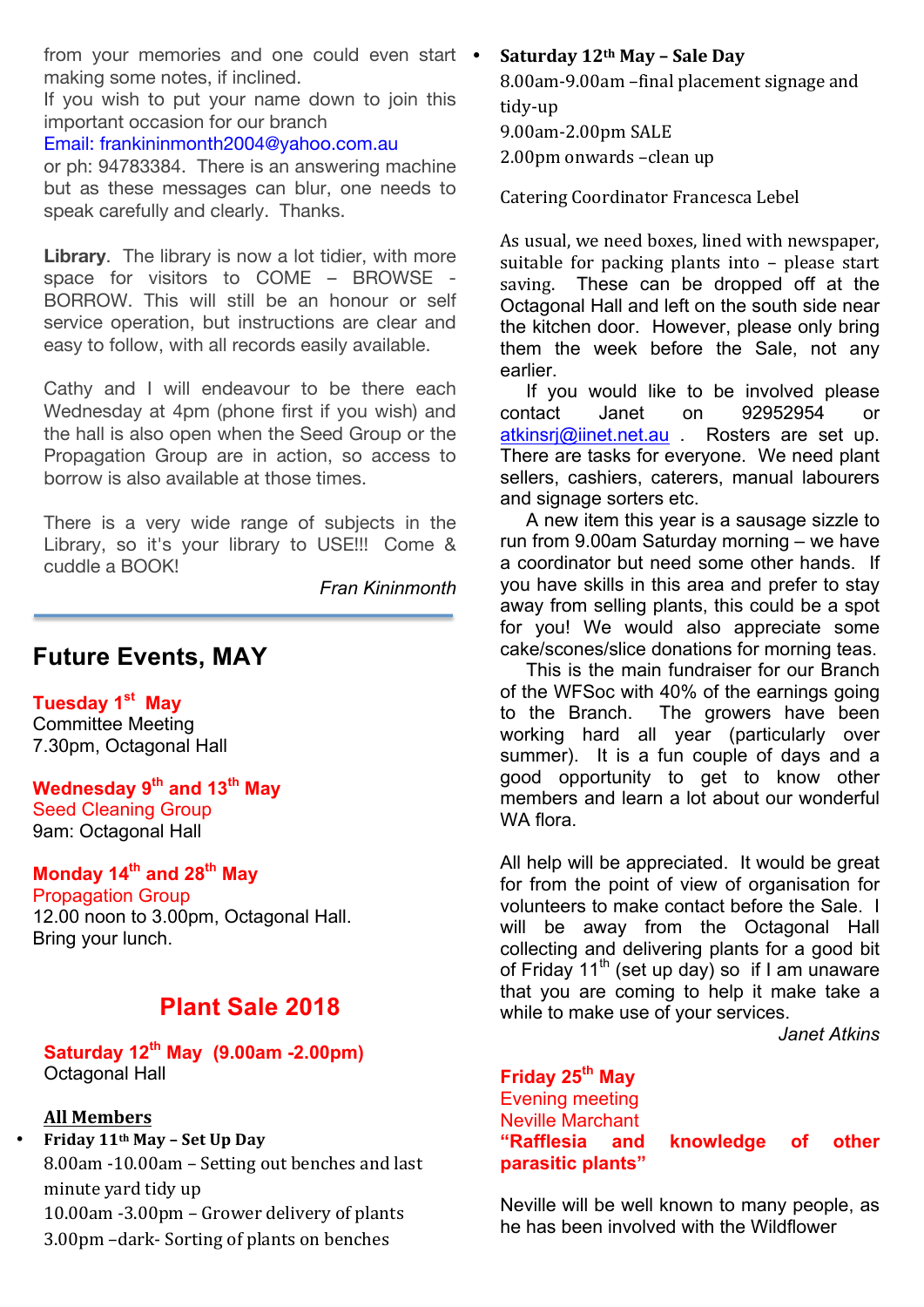Society from its inception. He is an entertaining speaker with a wealth of knowledge. He will be telling us about a trip to Sumatra with some colleagues from Kings Park, in search of *Rafflesia*, the world's biggest flower – and possibly its stinkiest too. It's often called Corpse Flower due to the revolting smell it emits during the 3-6 days that it is in flower. In fact, the best way to find it is 'follow the smell'!

The search was successful and Neville will share with us the journey, occasion and some knowledge of our own parasitic plants.

*[What about an excursion to Drummond Reserve in Toodyay to see our own member of the Rafflesiaceae, Pilostyles? Anyone interested? Editor]*

## **REPORTS**

#### **Blue Sky Festival**

On Saturday 17th March, the Eastern Hills Branch participated in the Blue Sky Festival at Mundaring. Held in and around Sculpture Park, the festival focused on sustainability and environmental issues. Our display had a theme of Wattles - get rid of the weeds and grow local. With the help of photographs and actual foliage samples, we were able to demonstrate the difference. We gave away propagation kits comprising pre-treated acacia seeds - we had *A. alata*, *A. celastrifolia*, *A. pulchella* and *A. dentifera* - and starter pots containing seed raising mix. These were popular and quite a lot of people already knew of the proliferation of some of the eastern states wattles such as Flinder's Range Wattle.



The festival had many community groups participating such as the Naturalists, Kanyana,

St Barbe's Nursery and a range of talks on nest boxes, bushfire preparation, battery storage and revegetation. The Tiny House was very interesting as was the entertainment from the Junkadelic band! The festival was supported by The Mary Bremner Small Funds bequest via our branch.

*Pam Riordan*

**Friday 23rd March** Evening Meeting Eddy Wajon Protecting Remnant Roadside Vegetation

Eddy Wajon is well known to many Wildflower Society members as he has both campaigned and acted for conservation over many years. In this presentation, he spoke with passion and commitment about the plight of roadside vegetation, mostly in farming areas.

He showed examples of illegal clearing by Local Government, which have increased since the closure of many grain-carting rail lines. He explained the procedure for obtaining clearing permits, but maintained that the responsible organisation, now called the Department of Water and Environmental Regulation (DWER) does not act as an advocate for the environment in this process. (This sparked some debate from within the audience!)

He then explained the Australian government policy of "Safe Roads" which aims to eliminate serious road trauma by protecting drivers from themselves; even if they are drunk, drugged or way outside the legal driving regulations, nothing they do should result in death. This sparked debate about personal responsibility, litigation (who can I blame for what was my own fault, and so extort money from), and "The Nanny State". This is the rationale behind clearing vegetation from roadsides.

There are other road management options that can increase road safety, including lower speed limits, road safety barriers, and road edge identification devices. Eddy gave examples of how these have been used and emphasised that barriers are by far the most effective, but unfortunately also the most expensive.